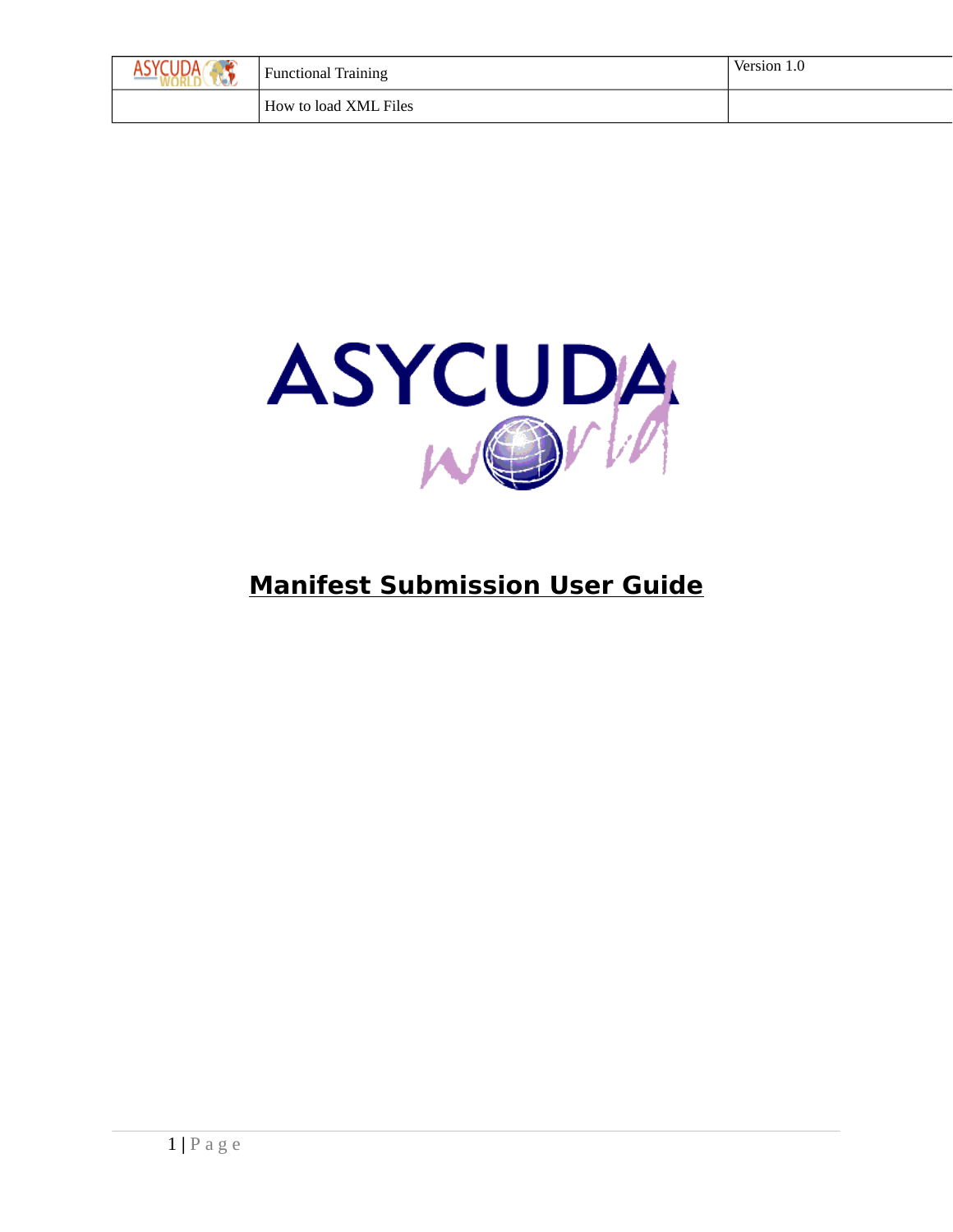| W | Functional Training   | Version 1.0 |
|---|-----------------------|-------------|
|   | How to load XML Files |             |

| <b>Subject</b>       | User's Guide, XML loader for Manifest                   |
|----------------------|---------------------------------------------------------|
| <b>Version</b>       | 1.0                                                     |
| <b>Issue date</b>    | 30/12/2013                                              |
| <b>Beneficiaries</b> | Shipping Agents, Freight Forwarders, Airlines Operators |
| File                 | 4. Manifest_user_guide_with_xml_file.doc                |
| <b>Status</b>        | Final                                                   |
| <b>Checked by</b>    | ASYCUDA division, National Board of Revenue             |
| Copyrights           | United Nations Conference on Trade and Development      |

# How to read this document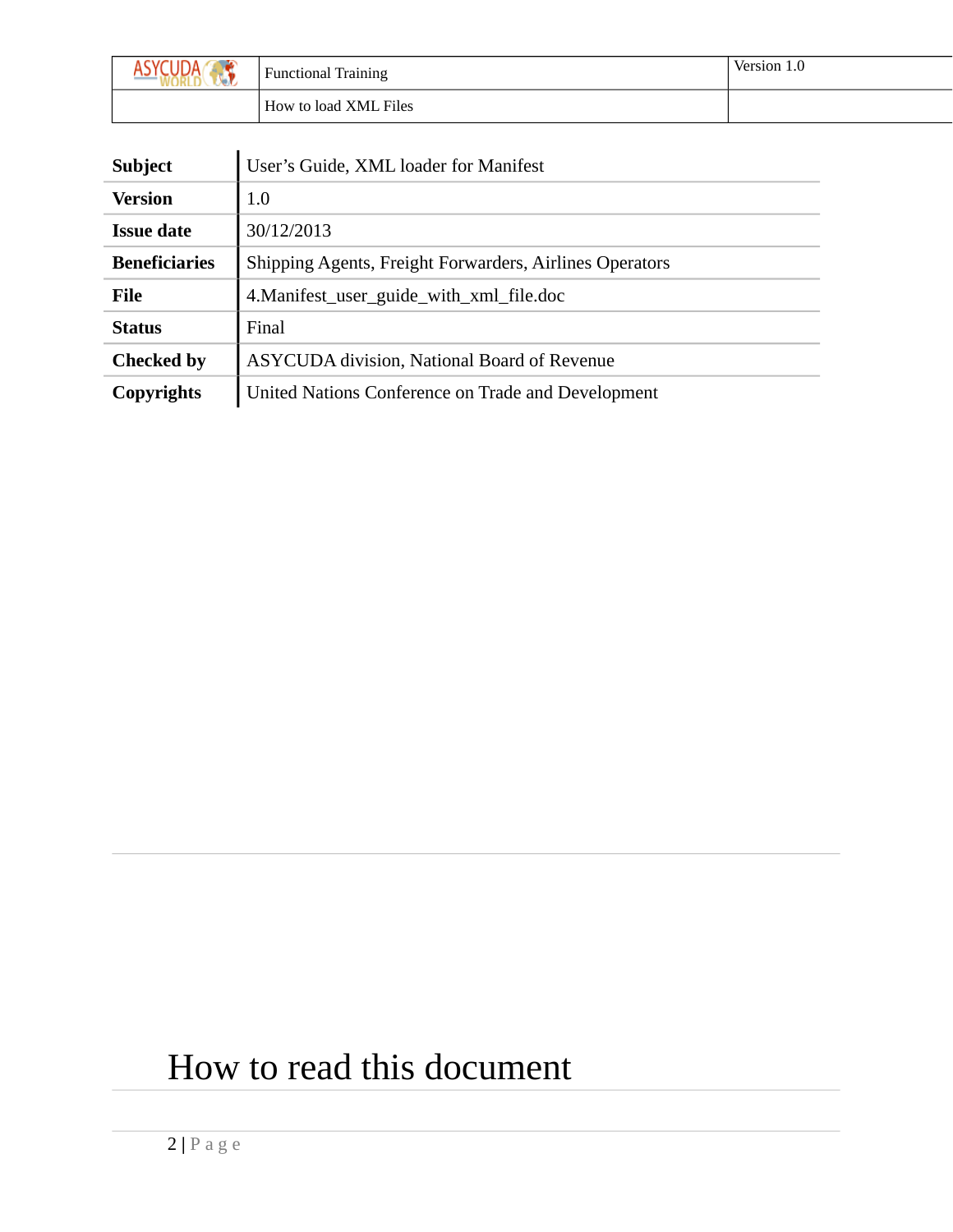| , ∈UDA ∕<br>W | <b>Functional Training</b> | Version 1.0 |
|---------------|----------------------------|-------------|
|               | How to load XML Files      |             |



This symbol indicates advice and recommendations. Information on best practices and recommended procedures related to the current topic is contained here.



**Keyword** Definition

This symbol indicates a warning. Information on common pitfalls or dangers associated with the current topic is contained here.



This symbol indicates an example to further illustrate the current topic.

| Source 1 -<br>This is an example<br>of source code | Source code.                  |  |
|----------------------------------------------------|-------------------------------|--|
|                                                    | Phase 2<br>Phase 1<br>Phase 3 |  |

*Figure1 - This is an example of figure*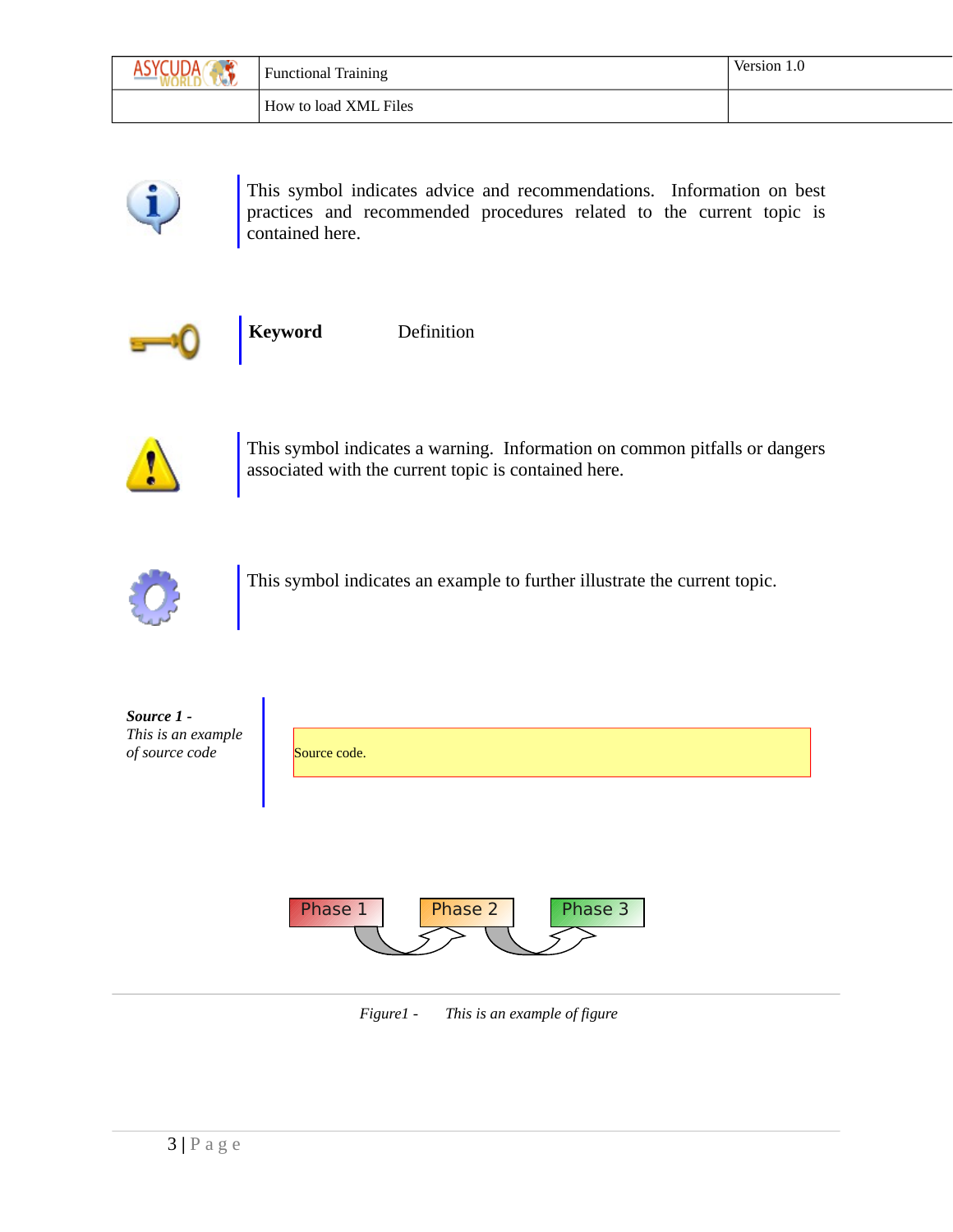

1. Web Address of ASYCUDA WORLD

### **[customs.gov.bd](https://customs.gov.bd/)**

2. Web Address of ASYCUDA WORLD Documents

**http://customs.gov.bd/portal/documents.jsf** 

3. If you click on ASYCUDA World web address as above, Home Page look like below….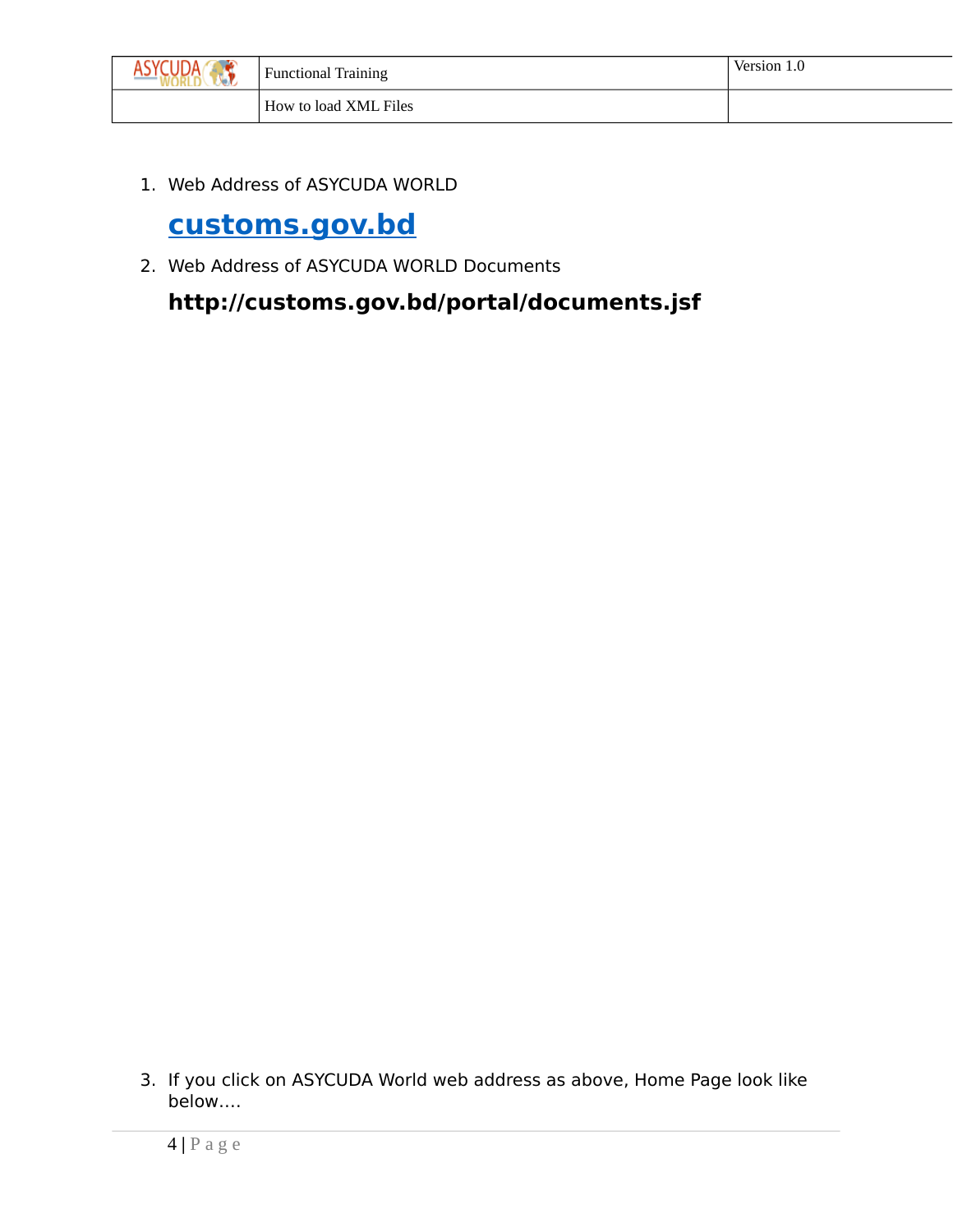| <b>Functional Training</b> | Version.<br>$\cdot$ 0 |
|----------------------------|-----------------------|
| How to load XML Files      |                       |

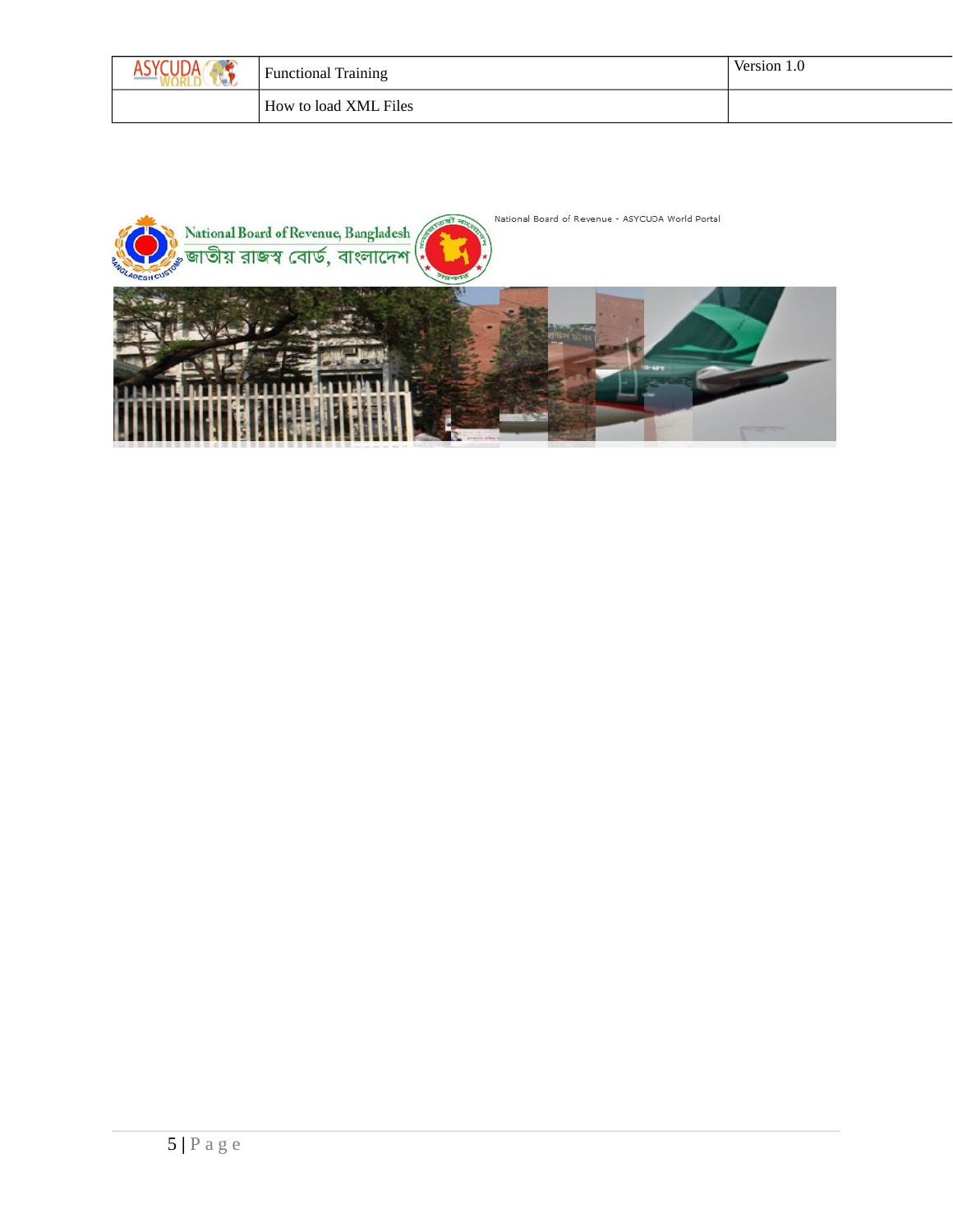



4. If you click on Login, Right side below, under Online Services

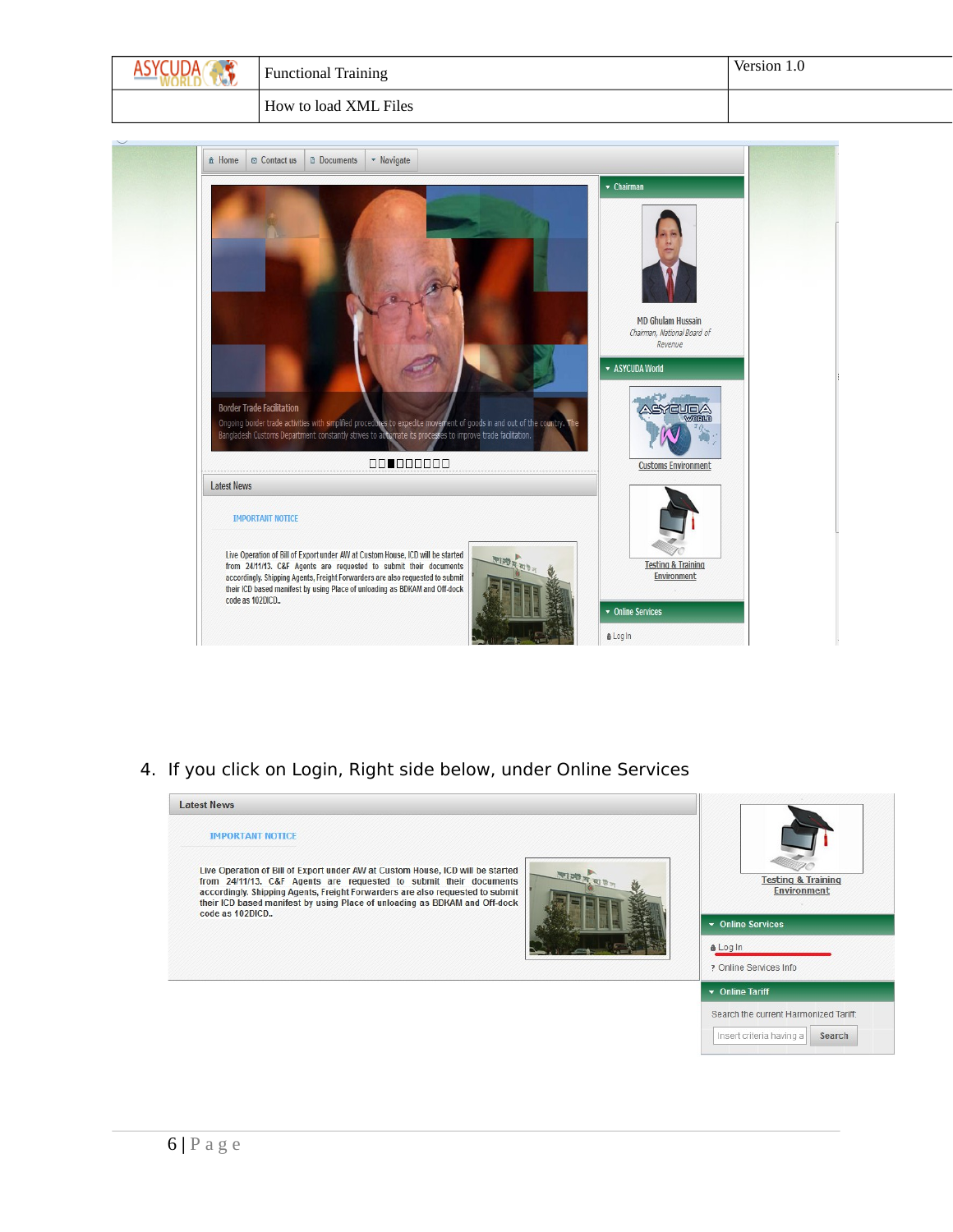| <b>Functional Training</b> | Version 1.0 |
|----------------------------|-------------|
| How to load XML Files      |             |

5. A Login Page will come like below….

| <b>RANGLADESH CUSTOM</b>       |                      | Govt. of The People's Republic of Bangladesh<br>Bangladesh Customs |            | $\mathbf{M}$<br>- 15<br>7রক                              |
|--------------------------------|----------------------|--------------------------------------------------------------------|------------|----------------------------------------------------------|
| <del><math>ê</math></del> Home | $\oslash$ Contact us | <b>Documents</b>                                                   | • Navigate |                                                          |
|                                |                      |                                                                    |            | <b>ASYCUDA Statistics Reports User LOGIN</b>             |
|                                |                      |                                                                    |            | zahid88@yahoo.com<br><b>User ID</b><br>Password<br>Login |
| > Powered by ASYCUDA           |                      |                                                                    |            |                                                          |

Please type UserName and Password as above and click on Login Button.

6. After Login Successful you will find as below….Click Choose Button to Submit your XML file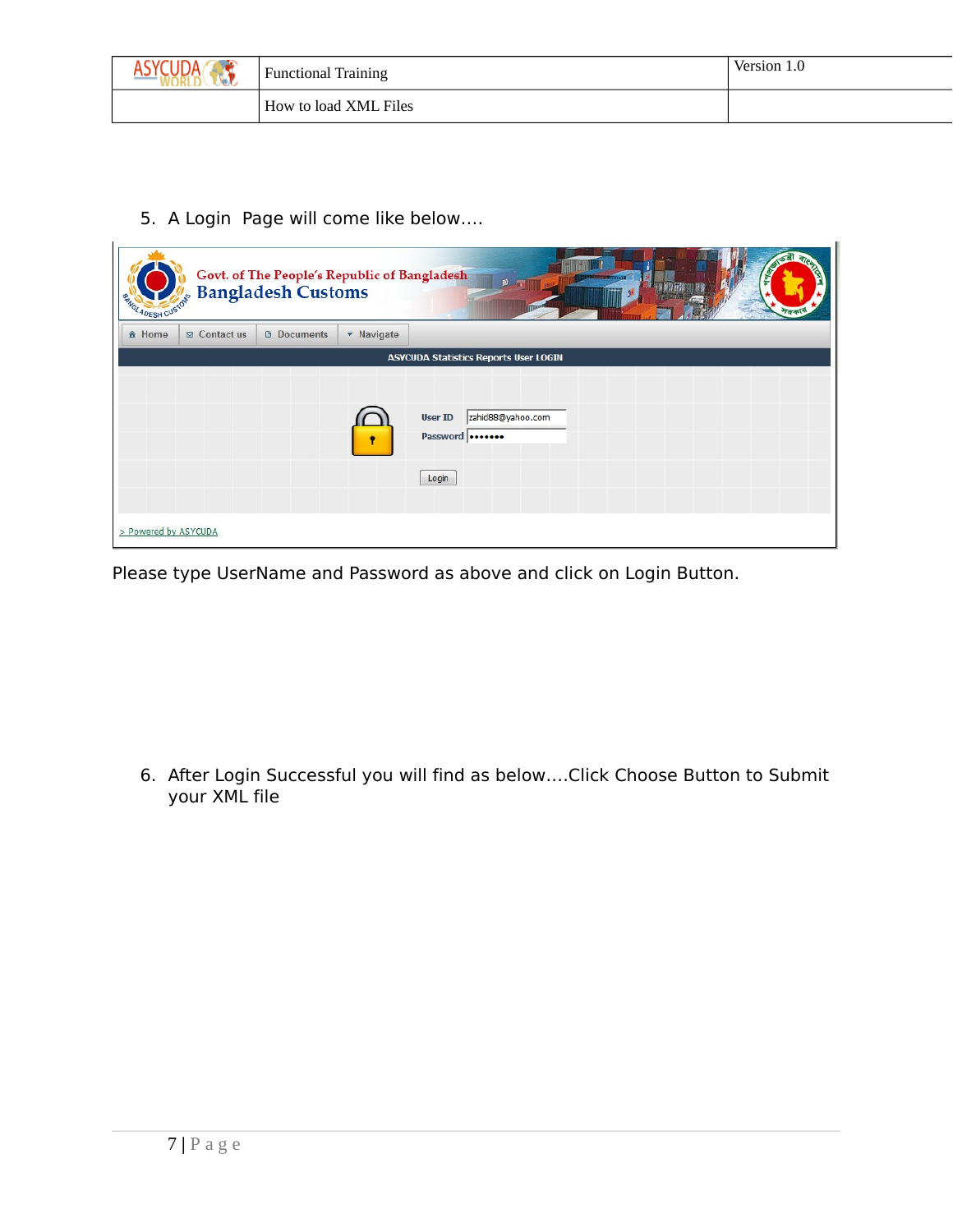|                                                                                                                | <b>Functional Training</b>                                                                             |                                |                                          | Version 1.0                                                      |
|----------------------------------------------------------------------------------------------------------------|--------------------------------------------------------------------------------------------------------|--------------------------------|------------------------------------------|------------------------------------------------------------------|
|                                                                                                                | How to load XML Files                                                                                  |                                |                                          |                                                                  |
| GLADESH CUSTO                                                                                                  | Govt. of The People's Republic of Bangladesh<br><b>Bangladesh Customs</b>                              | 图 一                            |                                          | Hello Md Zahidur Rahman - ASYCUDAPortal v1.0RC6 - 180.211.159.90 |
| & User Page<br><del><math>\hat{\mathbf{n}}</math></del> Home                                                   | <b>Statistics Home</b><br><b><i><u>A</u></i></b> Favorites                                             | Dashboard<br>Create            | <b><i>Φ</i></b> Log Out                  |                                                                  |
| Your personal information:<br>Full Name: Md Zahidur Rahman<br><b>Dhaka</b><br>City:<br>Cell Phone: 01711468128 | Address:<br>Uttara, Dhaka<br>Country:<br>Fax:<br>Last login on 28/12/2013 14:37 from IP 114.130.64.140 | ZIP Code:<br>Phone:<br>E-Mail: | 1230<br>01711468128<br>zahid88@yahoo.com | <b>RETIRE RE</b>                                                 |
| <b>Import Manifest XML File</b><br>+ Choose                                                                    |                                                                                                        |                                |                                          |                                                                  |
| No file selected.                                                                                              |                                                                                                        |                                |                                          |                                                                  |

7. After clicking on Choose Button icon will see as shown.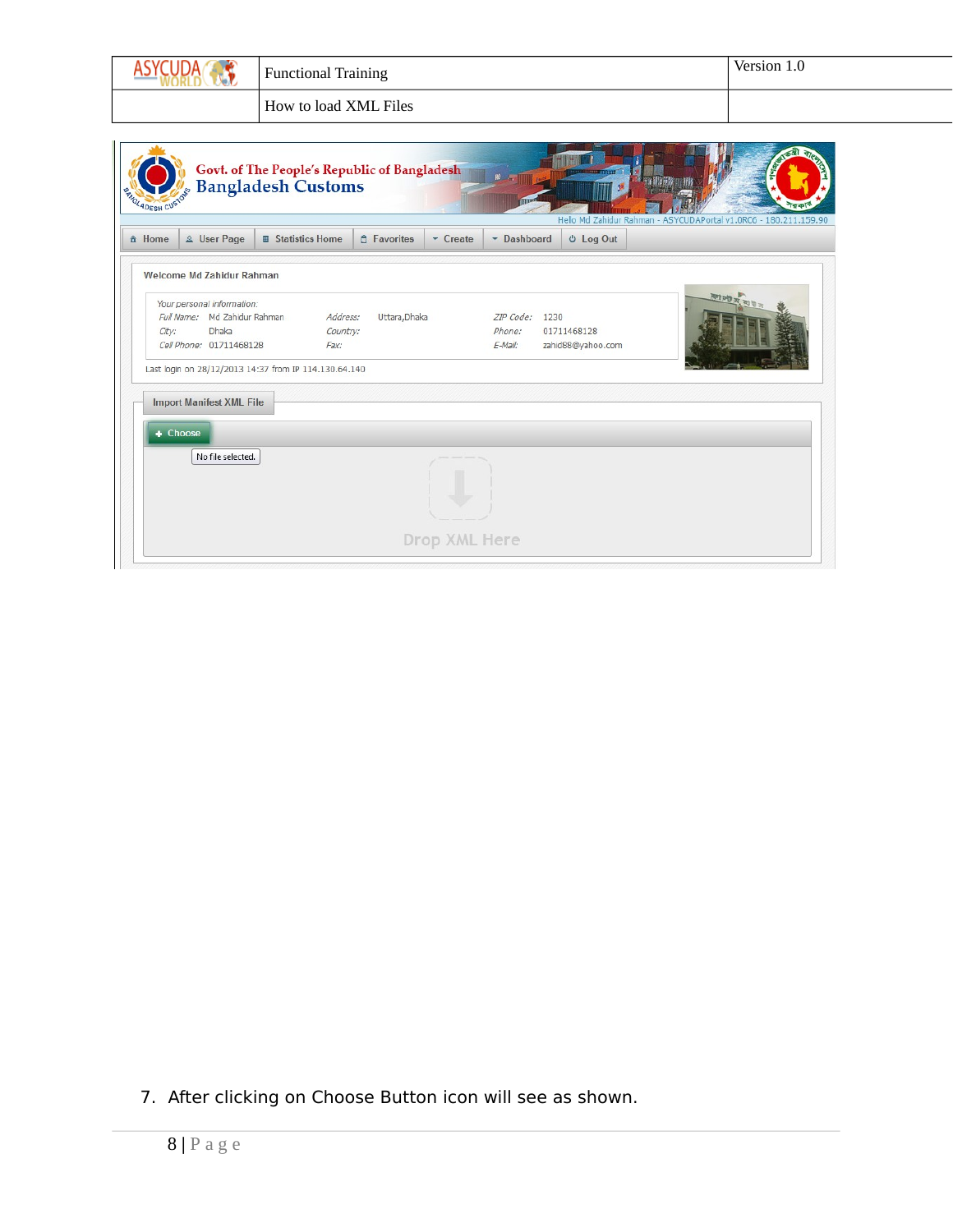| ASY                           | <b>Functional Training</b>                                | Version 1.0                                                                 |                     |
|-------------------------------|-----------------------------------------------------------|-----------------------------------------------------------------------------|---------------------|
|                               | How to load XML Files                                     |                                                                             |                     |
| Đ                             |                                                           | $\mathbf{x}$                                                                |                     |
| <b>File Upload</b>            |                                                           |                                                                             | <b>Call English</b> |
|                               | « XMLInterface-BD > XMLInterface-BD > output              | pad for iPhone Advanced Download<br>$\mathbf{Q}$<br>$-44$<br>Search output  |                     |
| Organize v<br>New folder      |                                                           | National Board of Revenue - ASYCI<br>$\circledcirc$<br><b>註 ▼</b><br>$\Box$ |                     |
| Favorites                     | Name                                                      | Date modified<br>Type                                                       |                     |
| Desktop                       | MAN301002943_20130402114244.xml                           | <b>XML Document</b><br>4/2/2013 11:57 AM                                    |                     |
| Downloads                     |                                                           |                                                                             |                     |
| Recent Places                 |                                                           |                                                                             |                     |
|                               |                                                           |                                                                             |                     |
| Desktop                       |                                                           |                                                                             |                     |
| Libraries                     |                                                           |                                                                             |                     |
| Documents                     |                                                           |                                                                             |                     |
| Music                         |                                                           |                                                                             |                     |
| Pictures<br><b>N</b> Videos   |                                                           |                                                                             |                     |
|                               |                                                           |                                                                             |                     |
| <b>Homegroup</b><br>A<br>User |                                                           |                                                                             |                     |
| لتكر<br>Computer              |                                                           |                                                                             |                     |
|                               | $\mathbf{H}$<br>$\rightarrow$<br>$\overline{\phantom{a}}$ | ilе                                                                         |                     |
|                               | File name: MAN301002943_20130402114244.xml                | All Files (*.*)<br>۰                                                        |                     |
|                               |                                                           | Cancel<br>Open<br>U                                                         |                     |
|                               |                                                           |                                                                             |                     |
|                               |                                                           | <b>Click on Browse</b><br>Browse <sub>-</sub>                               |                     |
|                               | <b>Upload Manifest XML files</b>                          |                                                                             |                     |
|                               |                                                           |                                                                             |                     |
|                               | <b>ASYCUDA World Documents</b>                            | Click here to select the XML File                                           |                     |

Please select the desired XML file from folder and click on Open

8. If the XML file is Generated following the Schema, Submit it to Production Server Automatically, If the XML file is Generated not following the Schema, will Show an error message

### 9**. If Server Accept the XML file it will mail to user who submit it with confirmation message automatically, If Server Reject the XML**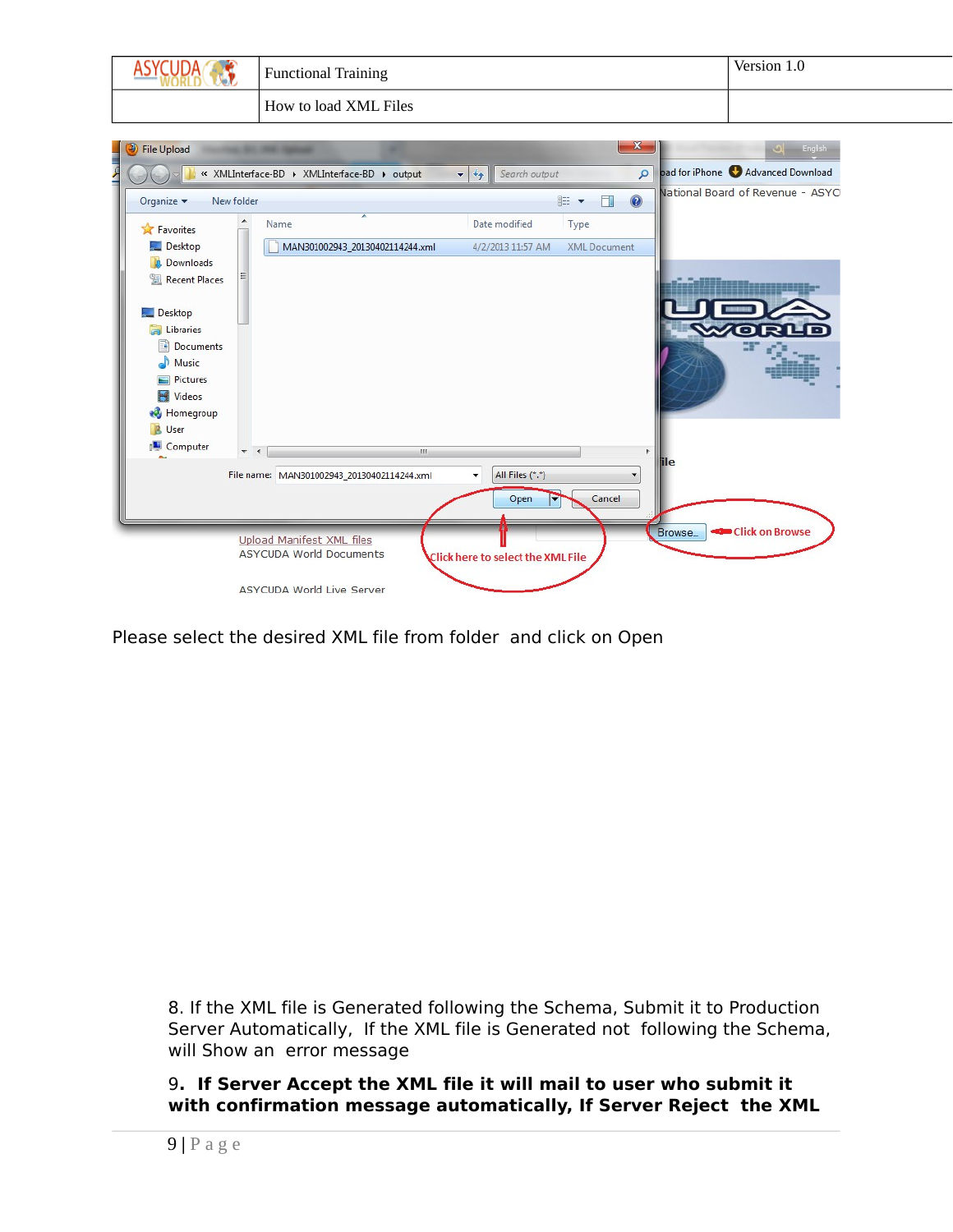

#### **file it will mail to user who submit it with reason of reject message automatically,**

#### **-----------Confirmation--------------- Information------------------------------------------------** Gmail - $\sim$  44  $\sim$  $\blacksquare$  $\bullet$ ĩ **T**  $\bullet$ More  $\overline{ }$ **COMPOSE** Lumosity.com - Challenge Your Brain - Challenge your brain with Lumosity, the personal trainer designed by neuroscientists Inbox (22,239) 301002950: MAN301002950\_20131230.XML, CONFIRMATION D Inbox x ō L Starred  $\bullet$  11:14 AM (17 minutes ago)  $\frac{1}{2}$ MANIFEST@customs.gov.bd  $\blacklozenge$ Important to morshedul.chow., rasheed.chowdh., mahmuda.khatun Sent Mail Drafts (4) **TITLE** here  $\triangleright$  Circles MAN301002950\_20131230.XML is processed. Attached file contains the status of your entry. NBR, Customs Department.

<?xml version="1.0" encoding="UTF-8"?>

- <message\_reply>
	- <file\_name>MAN301002950\_20131230.XML</file\_name> <status>CONFIRMATION</status> <transaction\_date>2013-12-30</transaction\_date> <transaction\_time>11:14:33</transaction\_time> - <manifest\_details> <Voyage\_number>1319N</Voyage\_number> <Date\_of\_departure>2013-12-28</Date\_of\_departure> <Customs\_office\_code>301</Customs\_office\_code> <Total\_number\_of\_bols>3</Total\_number\_of\_bols> <Total\_number\_of\_containers>12</Total\_number\_of\_containers> <Total\_number\_of\_packages>11880.0</Total\_number\_of\_packages> <Total\_gross\_mass>304428.0</Total\_gross\_mass> </manifest\_details> </message\_reply>

**-----------Rejection--------------- Information------------------------------------------------**